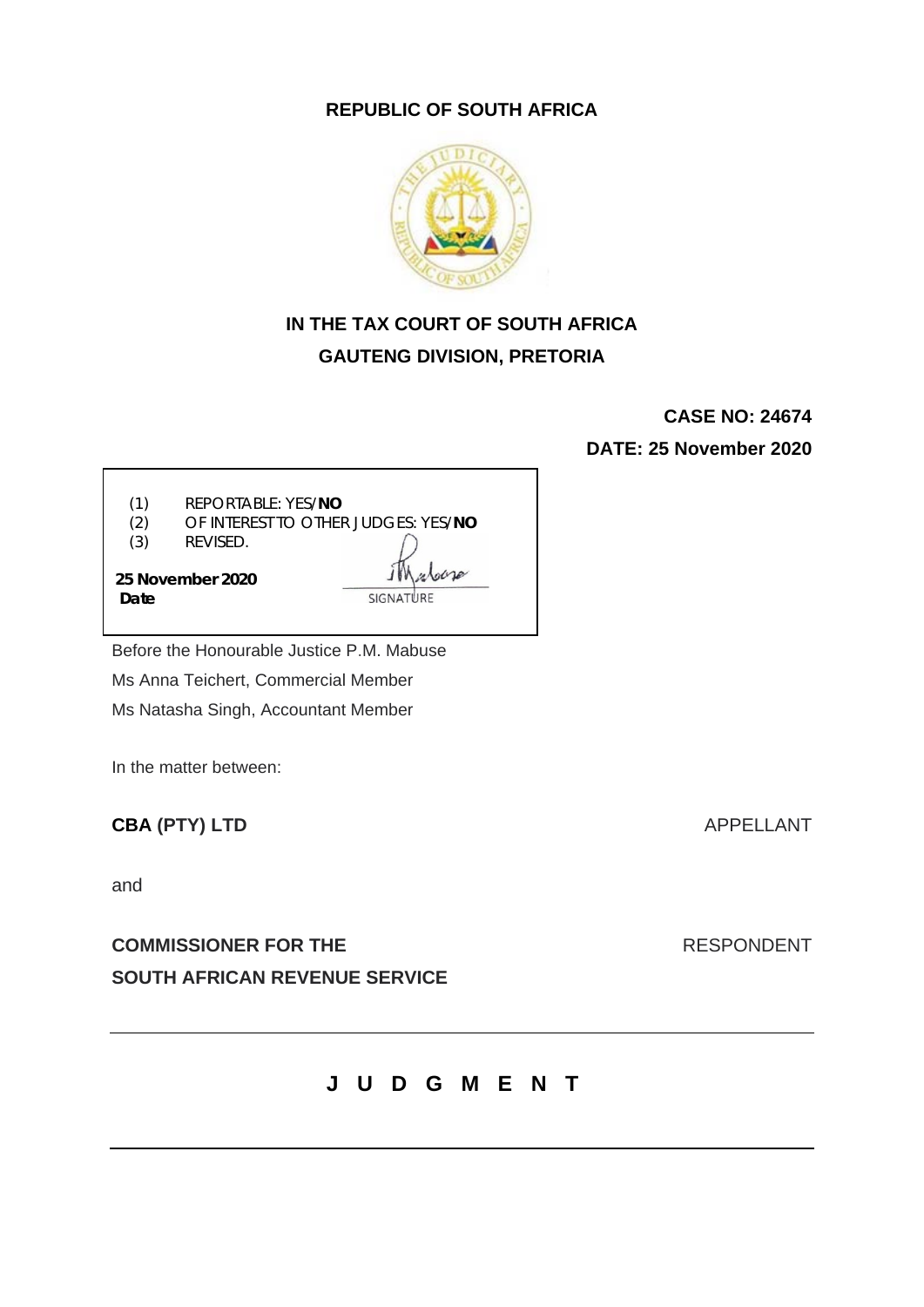#### **MABUSE J**

[1] This is an appeal by CBA (Pty) Ltd ("the taxpayer"), against the decision of the Commissioner for the South African Revenue Service (SARS) to impose under statement penalties ("usp") at the rate of 15% on the grounds of "no reasonable grounds for tax position taken". For purposes of convenience, the taxpayer will be referred to as the appellant.

[2] The appellant is CBA (Pty) Ltd, a company which is duly incorporated in accordance with the relevant company laws of the Republic of South Africa. The appellant is registered taxpayer with the relevant Tax Reference Number.

[3] The respondent is the Commissioner for South African Revenue Services ("SARS") the official duly appointed to administer the Income Tax Act 58 of 1962 (ITA) and other tax related laws with its principal place of business at 271 Bronkhorst Street, Khanyisa Building, Nieu Muckleneuk, Pretoria.

[4] The dispute in this matter relates to the percentage of the understatement penalty imposed by SARS on the appellant following an understatement.

#### **THE BACKROUND**

[5] The taxpayer submitted to SARS an Income Tax Return for audit in 2017. This tax return was submitted in respect of the 2016 tax year. SARS completed the tax type for the said tax period 2016 and, based on the audit findings, made the following adjustment:

Summary and Explanation for the Proposed Adjustment

| Tax Period:                          | 2016           |
|--------------------------------------|----------------|
| Provisions of Income Tax Act (ITA):  | Section 11(e)  |
| Brief Description of the Adjustment: | Wear and Tear  |
| <b>Adjustment Amount:</b>            | R17,564,368.00 |
| Tax Amount:                          | R4,918,023.00  |

[6] In the 2016 year of assessment tax return, the taxpayer had claimed "wear and tear" allowance of R54,305,235.00. Included in this allowance was an amount of R17,564,367.99 described by the taxpayer as "wear and tear catch-up" which was due to an error in the 2015 year's calculation of the "wear and tear' allowance. According to SARS the aforegoing description was according to emails sent to Ms Edith Mantloane by Ms LM on 16 April 2017. The taxpayer agreed with the proposed adjustment in its letter dated 30 June 2017 which was the taxpayer's response to SARS's Letter of the Audit Findings.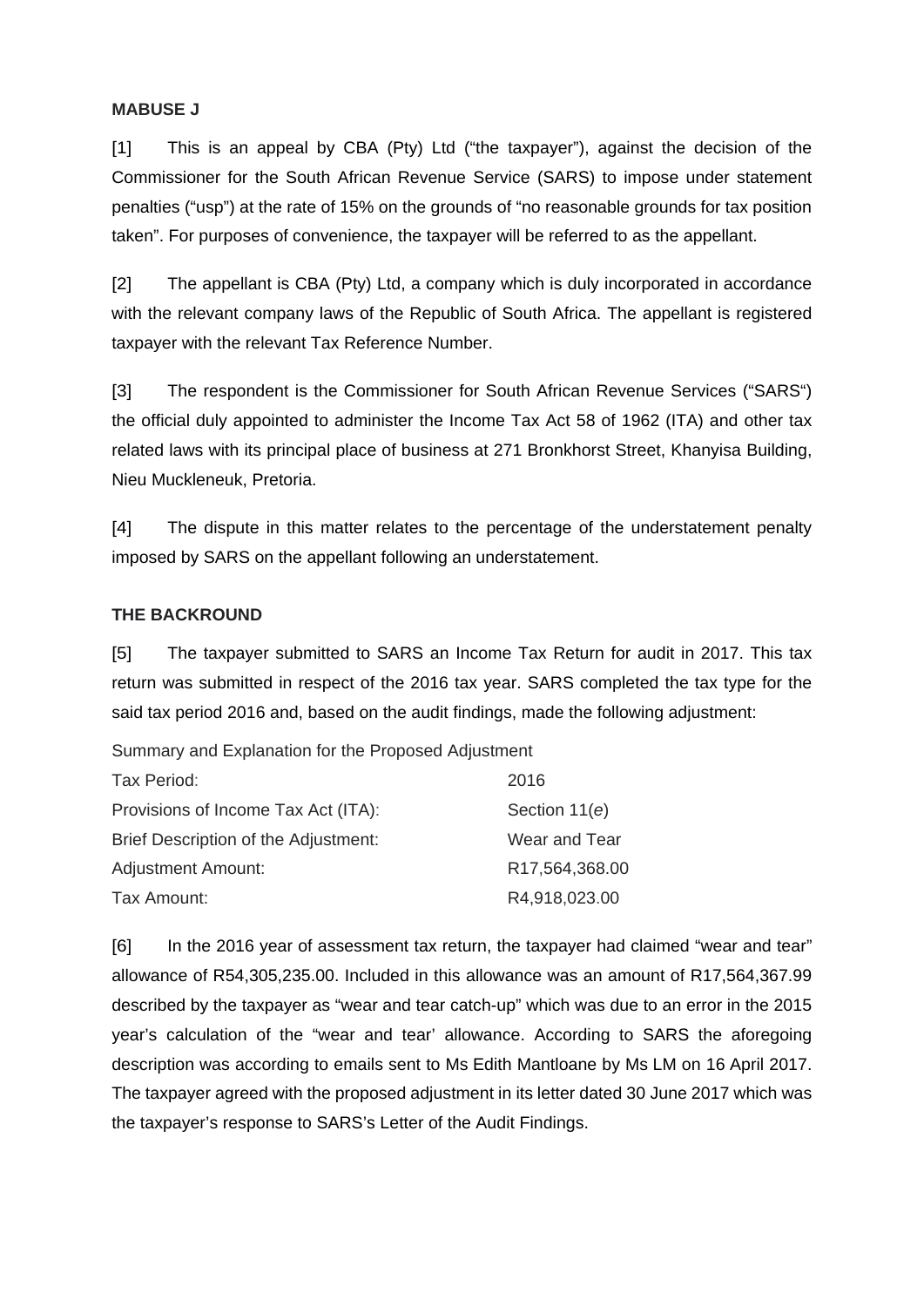#### **THE REASON FOR THE ADJUSTMENT**

## [7] It is SARS's case that the adjustment it made was based on the law, in particular section 11(*e*) of the ITA, which provides that:

"Save as provided in paragraph 12(2) of the First Schedule, such sum as the Commissioner may think just and reasonable as representing the amount by which the value of any machinery, plant, implements , utensils, and articles (other than machinery, plant, implements, utensils and articles in respect of which a reduction may be claimed under s 12(*b*), 12(*c*), 120 A, 12 E(1) or 378) owned by the taxpayer or acquired by the taxpayer as purchaser in terms of an agreement contemplated in paragraph (*a*) of the definition of 'Instalment Credit Agreement' in s 1 of the Value Added Tax and used by the taxpayer for the purpose of his or her trade being diminished by reason of wear and tear or depreciation during the year of assessment."

Section 1 of the Income Tax Act defines "year of assessment" as:

"Any year or other period in respect of which any tax or duty leviable under this Act is chargeable and any reference in this Act to any year of assessment ending the last or the twenty eighth or twenty nineth day of February shall, unless the context otherwise indicates, in the case of a company or the portfolio of a collective investment scheme in securities be construed as a reference to any financial year of that company or portfolio ending during the calendar year in question."

[8] The Commissioner contends that tax is an annual event and therefore expenses and/or allowance must be claimed in the year during which such expenses or assets are first incurred. The amount of the allowance must be determined on the basis of the period of use listed for the purpose of section 11(*e*) allowance issued by the Commissioner, or a shorter period of use approved by the Commissioner from the date the asset was brought into use. Therefore, the appellant may not in law, claim in the 2016 year of tax assessment, the "catch-up wear and tear" expenses that it was supposed to have claimed or that it incurred in the 2015 tax year of assessment. It was for that reason that the amount of "catch-up wear and tear' allowance of R17,564,368.00 was not allowed.

[9] The Commissioner regarded the disallowed amount of R17,564,368.00 as an understatement. An understatement is defined by section 221 of the Tax Administration Act No. 28 of 2011 (TAA), as:

- "(*a*) A default in rendering a return;
- (*b*) an omission from a return;
- (*c*) an incorrect statement in a return;
- (*d*) if no return is required, the failure to pay the correct amount for tax; or
- (*e*) an impermissible avoidance arrangement."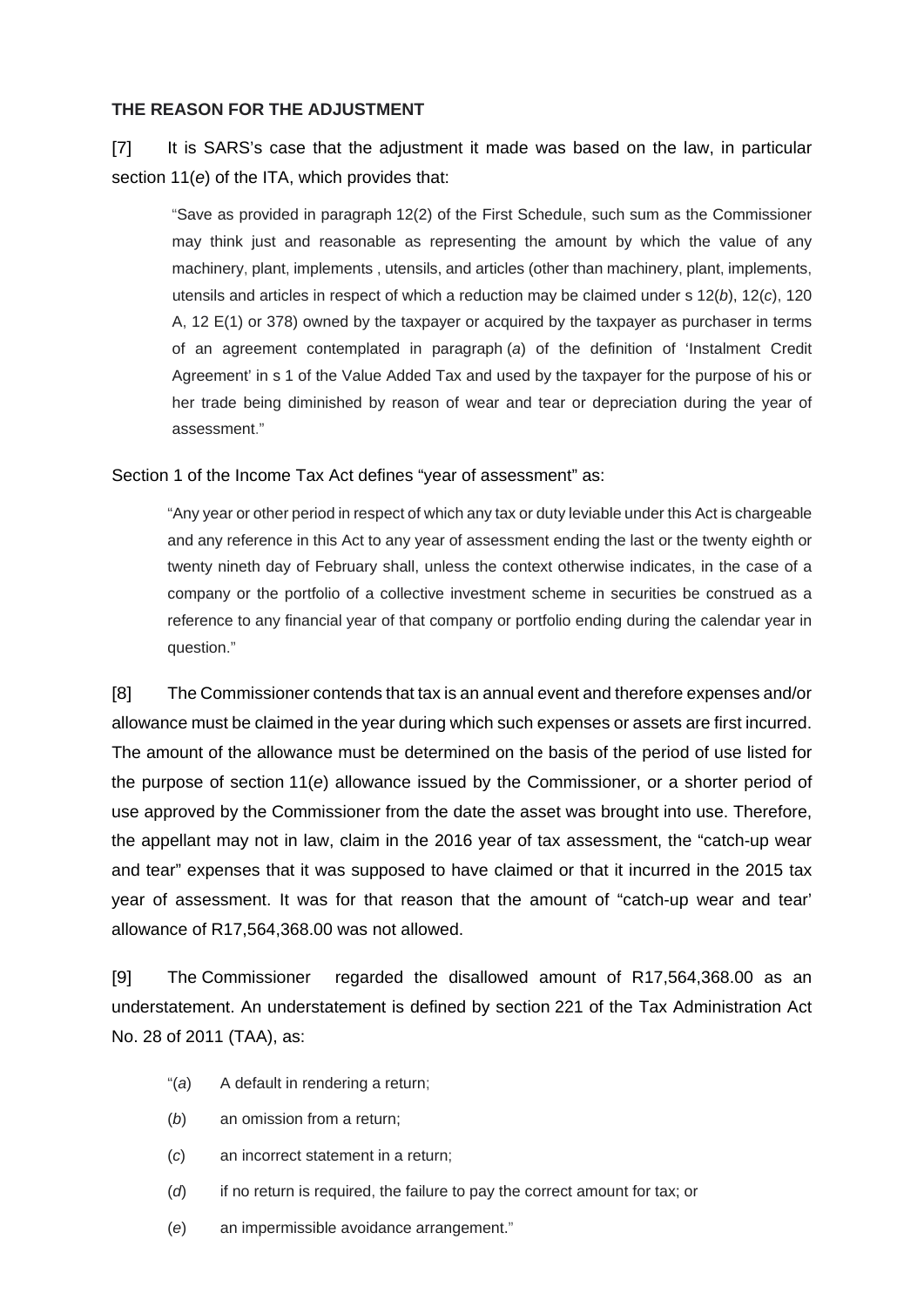[10.1] The existence of any form of understatement contemplated in section 222 of the TAA triggers a penalty as referred to in the said section 222. Section 222, which deals with understatement penalty, provides that:

"In the event of an understatement by a taxpayer, the taxpayer must pay, in addition to the tax payable for the relevant tax period, an understatement penalty determined under subsection (2) unless the understatement resulted from a *bona fide* inadvertent error."

[10.2] The understatement penalty (usp) is the amount resulting from applying the highest applicable understatement penalty percentage in accordance with table 1 , section 223, for each shortfall determined under subsections (3) and (4) in relation to each understatement in a return;

 $[10.3]$  the shortfall is the sum of  $-$ 

- (a) the difference between the amount of "tax" properly chargeable for the tax period and the amount of "tax" that would have been chargeable for the tax period if the "understatement"*'* were accepted;
- (b) the difference between the amount properly refundable for the tax period and the amount that would have been refundable if the understatement were accepted ;
- (c) the difference between the amount of an asset loss or any other benefit to the taxpayer properly carried forward from the tax period to the succeeding tax period and the amount that would have been carried forward if the "understatement" were accepted, multiplied by the tax ratio determined under subsection (5);

[10.3] If there is a difference under paragraphs (*a*) and (*b*) of subsection (3) the shortfall must be reduced by the amount of any duplication between the paragraphs.

[10.4] The tax rate applicable to the shortfall determined under subsections (3) and (4) is the maximum tax rate applicable to the taxpayer, ignoring an assessed low or any other benefit brought forward from the preceding tax period to the current tax period.

[10]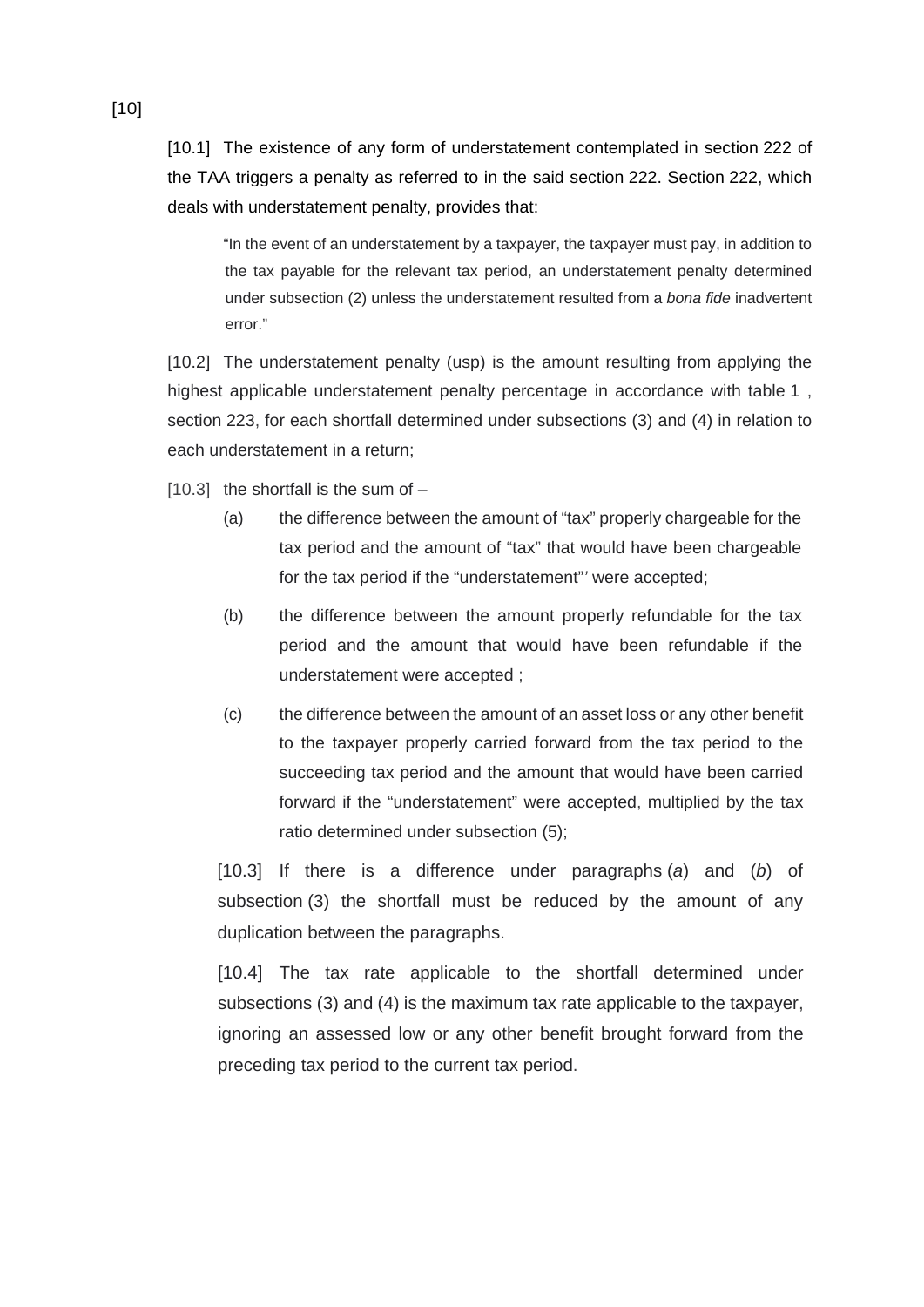[11] Relying on the law, SARS demonstrated how the understatement penalty was imposed. That was done as follows:

| Description:                            | Tax amount                                   |
|-----------------------------------------|----------------------------------------------|
| "Catch-up wear and tear": R4,418,023.04 |                                              |
| Applicable behaviour:                   | No reasonable grounds for tax position taken |
| Applicable conduct:                     | Standard                                     |
| Usp percentage:                         | 50%                                          |
| <b>USP Amount:</b>                      | R2,459,011.00                                |

[12] SARS took the view that the *onus* lies on the taxpayer to show that a *bona fide* and inadvertent error was made. It is SARS's case that it was the intention of the appellant to claim "catch-up wear-and-tear" of R17,564,368.00 which was not claimable, in the 2016 tax year.

[13] SARS contends that in terms of section 223 of the TAA, a penalty of 50% was levied because there was an understatement and prejudice to SARS of the *fiscus*. The applicable behaviour in the instant matter is that "no reasonable grounds for the tax position taken", and the applicable conduct labelled as "standard". Accordingly, the USP of R2,459,011.52, in other words, (R17,564,368 × 28% × 50%) was imposed.

[14] Having received this adjustment made to the assessment, the appellant raised an objection in terms of section 04 of the TAA against the assessment. At the heart of the objection was the wear-and-tear error in the 2016 tax return. The appellant tried to explain the tax error in the following manner. According to the taxpayer, the reason for the identification of the error in the 2016 tax year was that a full analysis was performed for the fixed assets and it was decided by management to create a tax register. The appellant went through several financial managers and neither took ownership of the asset register. In the creation of the registers, the tax base of the assets at 28 February 2016 was that the tax value of the assets (for tax purposes), was R17,564,368.00 higher than what it should have been. The conclusion drawn was to adjust the wear-and-tear by this amount. (In other words, increase wear-and-tear). The result of having a higher tax base represented the allowance not claimed in the past. Management passed the adjustment as wear-and-tear in the current year as it was impractical to reopen each year as the registers were not prepared in those years. While we are still on this point, SARS's witness testified that the taxpayer knew that the appellant could open an asset register. There is no explanation why there was no asset register in the first place.

[15] According to the letter dated 25 August 2017 from CLA & Tax Specialists, for the appellant, to SARS, the treatment of the catch-up wear and tear was approved by the management as well as the auditors. The appellant contends that it was only discovered upon further investigation that the deferred tax balance sheet accounts in the financial statement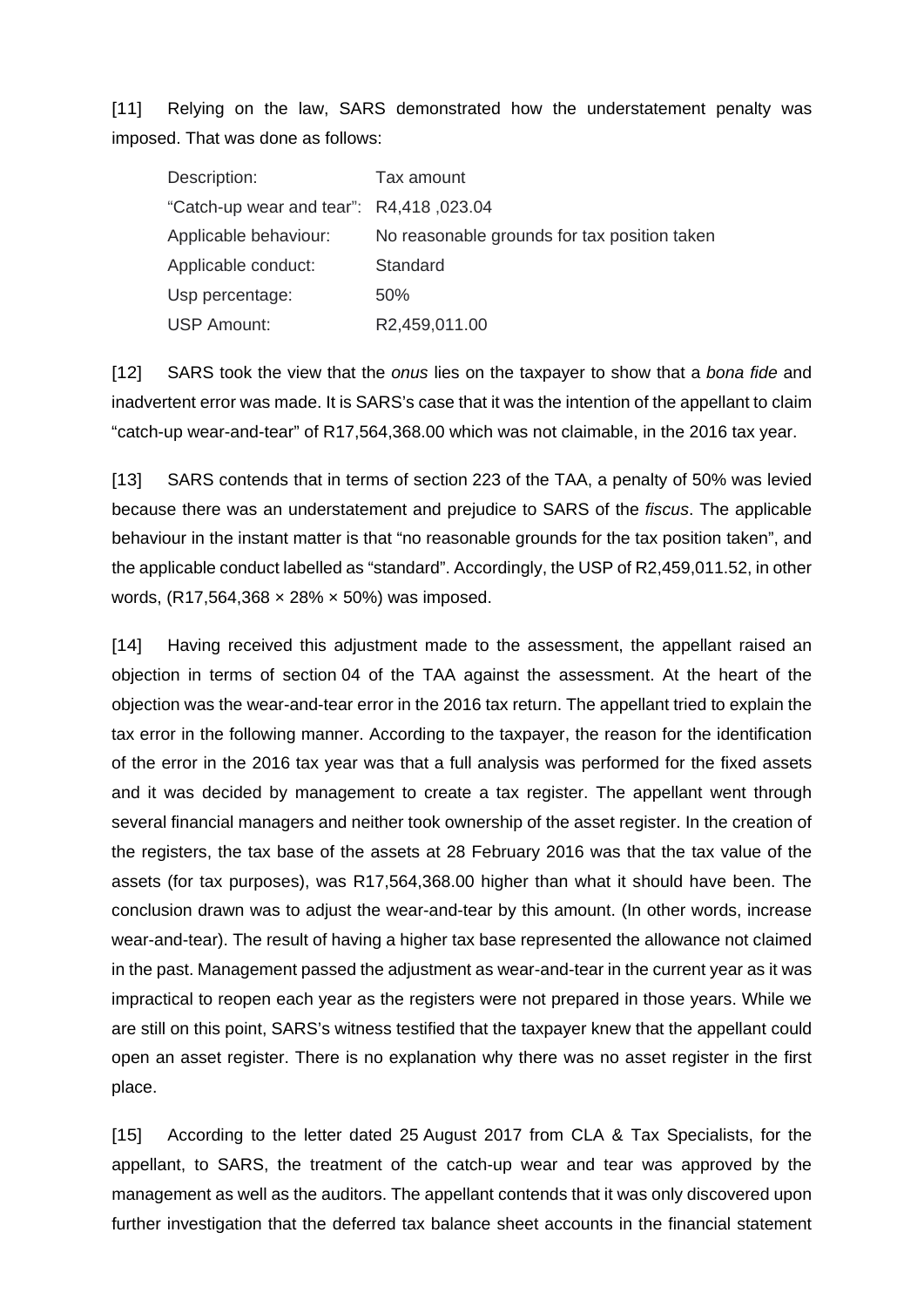were incorrect. The correct entry in the accounts was not to include the adjustment of R17,564,368.00 through the current tax computation but to pass a prior year adjustment to deferred tax by the approval of the following entry:

DR; TAXATION (PROFIT AND LOSS – PRIOR YEAR OF ADJUSTMENT) R4918023 and CREDIT DEFERRED TAX BALANCE SHEET R4918023.

The appellant agrees with SARS's findings with regards to the over-claiming of the allowances. It contends that the over-claim of wear-and-tear resulted an error in the preparation of the financial and the registers.

[16] Then the taxpayer indicated that it was objecting against the penalties levied in terms of section 223 of the TAA. The taxpayer states that, because of the adjustment, the taxpayer had an original assessed loss of R37,635,914.00. After the adjustment, the assessed loss to be carried forward was R20,071,546.00. The taxpayer then contends that there had been no loss to the *fiscus* that resulted from the identified error.

[17] The taxpayer objected to the understatement penalty imposed of R2,459,011.00 on the grounds that there is no understatement by the taxpayer in respect of the 2016 year of assessment under this ground of assessment. Under this ground of objection, the taxpayer contended that reading section 222 and section 221 together the understatement cannot be levied unless there is prejudice to SARS or *fiscus*. Harm would be caused to SARS if SARS consented to the erroneous refund and subsequently made payment of that refund to the taxpayer, in other words, to the appellant. In other words, if SARS would be out of pocket in the amount of incorrect sum. There is therefore no loss of the *fiscus*.

[18] SARS disallowed the objection and furnished written reasons for the disallowance. SARS pointed out that following the finalisation of an audit, when the catch up wear-and- tear allowance of R17,564,368.00 was disallowed (and the appellant agreed that this wear-andtear should not have been claimed in the 2016 year of assessment), an understatement penalty of R2,459,011.52 was imposed. The understatement penalty was imposed because it was found that there was no bona fide inadvertent error; that there was an understatement and prejudice to SARS and *fiscus*. The applicable behaviour was determined to be "no reasonable grounds for the tax position taken" and the conduct was determined to be "standard". A penalty was determined at 50% of the tax of R17,564,368.00.

[19] In the same disallowance of the objection, SARS took steps to explain the applicable understatement penalty.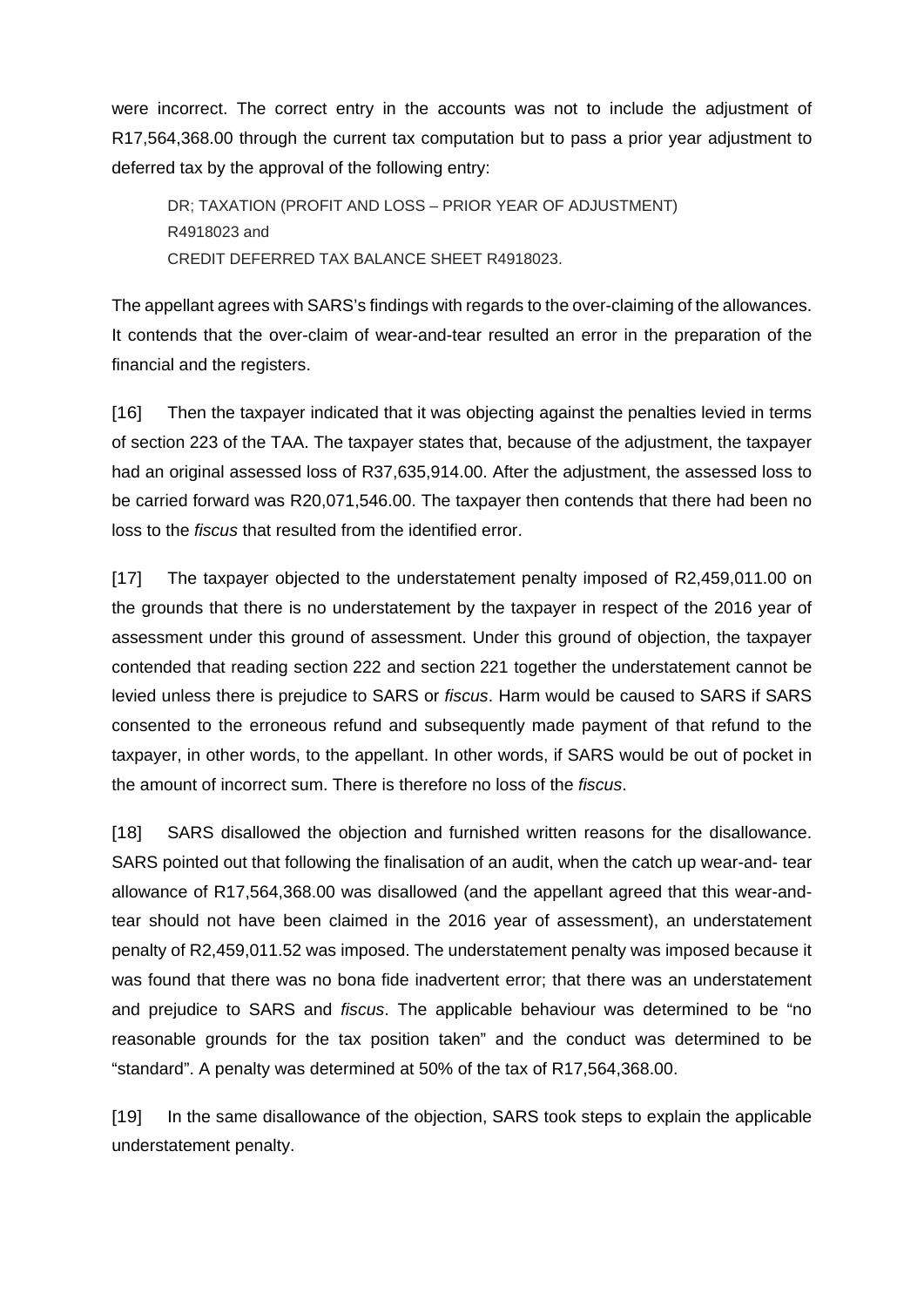[20] The taxpayer took the following actions as submitted in the letter of objection dated 25 August 2017. The wear-and-tear was over-claimed by the amount of R17,564,368.00. The taxpayer did a full analysis of the fixed assets register. In the light of the fact that there was no tax asset register, the management decided to create a tax asset register because the taxpayer's financial managers did not take ownership of the asset register. It is not clear as to how this could happen and not corrected in time. It was found that the tax value asset was higher by R17,564,368.00.

[21] The conclusion was that the wear-and-tear allowance in the 2016 year of assessment was increased by R17,564,368.00, the adjustment which was done or passed or approved by the management of the appellant and its auditors. This was done deliberately. Accordingly, it is so submitted by SARS, the appellant made an intentional decision to claim wear-and-tear which was not claimable in the 2016 year of assessment. There was no *bona fide* inadvertent error.

[22] On 15 November 2018 SARS delivered its statement of grounds of assessment. On 18 January 2018 the taxpayer, through its attorneys, Cliff Dekker Hofmeyer ("CDH"), delivered its statement of grounds of appeal in terms of Rule 32 of the Tax Court Rules. The amount of R17,564,368.00 represents the accumulative amount by which the appellant's combined allowances had previously been under claimed, either when the assets were transferred from A to the appellant or thereafter in the 2013, 2014 and 2015 tax year of assessment. Due to an incomplete register being kept, the appellant accepted the variance as a prior year adjustment to deferred checks on the basis that it was not going to claim the variance for tax purposes. At the time of submitting the returns, the appellant and its auditors were of the view that variances must logically relate to the under claim of allowances. It was only upon further examination that it became clear evidence that there may be an issue with the tax value in the audited accounts.

[23] It is common cause that SARS has imposed an understatement penalty on the appellant equal to 50% of the shortfall on the grounds of no reasonable grounds for tax position taken. SARS alleges that such shortfall has occurred because of the appellant's over claiming its combined allowances in the 2016 year of assessment.

[24] The appellant disputes that the respondent is entitled to impose such an understatement penalty. The appellant contends that:

[24.1] the respondent has failed to discharge the burden of proof imposed on it under both sections 102(2) and 129 (3) of the TAA. Section 102 (2) states that:

"The burden of proving ... the facts on which SARS based the imposition and understatement penalty under Chapter 16 is upon SARS."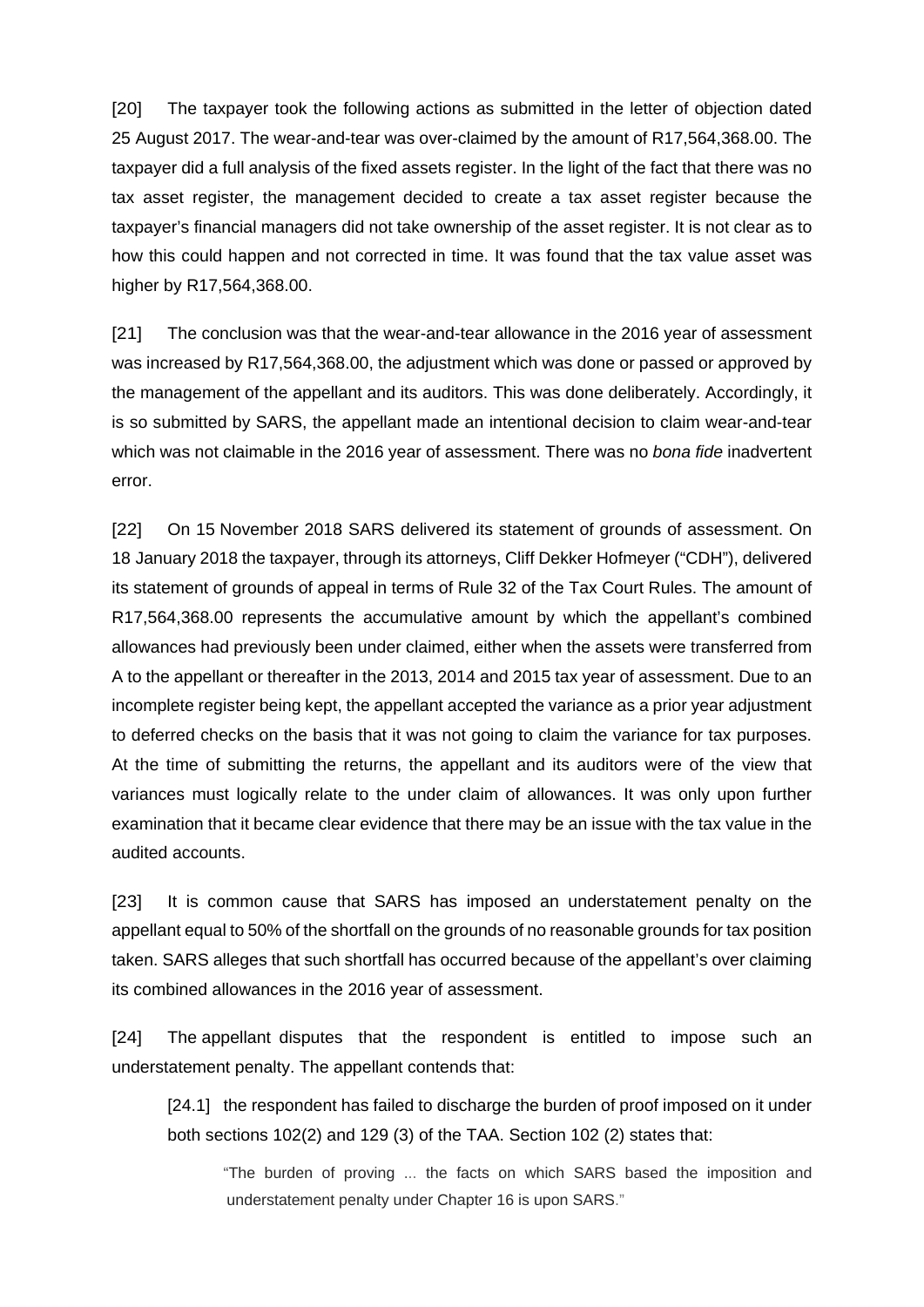In my view, SARS has satisfied this requirement. The appellant has also admitted that it was incorrect for it to claim the said amount in the 2016 year of assessment. Accordingly, there is no merit in the appellant's contention that SARS has not discharged the *onus* that lies on it in terms of section 102 (2) of the TAA;

[24.2] there was no prejudice to SARS or the *fiscus* because of adjustment and accordingly no "understatement" or "substantial understatement" as contemplated in section 221 of the TAA has occurred;

[24.3] in the alternative, if there was an *understatement* as *envisaged by section 221 of the TAA, such understatement resulted from* a *bona fide* inadvertent error;

[24.4] further alternatively, if there was an understatement or substantial understatement as contemplated in section 221 of the TAA and such understatement did not result from a *bona fide* inadvertent error, the appellant's behaviour did not constitute "no reasonable grounds for the tax position taken" but rather should be classified as "a substantial understatement" in terms of the understatement percentages penalty table contained in section 223 of the TAA.

[25] According to the parties the issue in dispute is whether SARS was correct to impose the USP in terms of section 223 of the TAA at the rate of 50% as standard case, based on the behaviour categorised as "no reasonable grounds for tax position taken" to claim the wearand-tear allowance in the 2016 year of assessment, instead of the respective years 2012, 2013 and 2014 years of assessment. In expounding on the issue in dispute as set out by SARS, the appellant stated that the issue in dispute pertains to –

[25.1] whether the SARS has discharged the burden to prove imposed under section 102(2) and 129(3) of the TAA;

[25.2] whether there was an understatement or substantial understatement·,

[25.3] should the Court find in favour of the respondent in respect of the issue referred in paragraph 24.2 above, whether there was a bona fide inadvertent error on the part of the appellant;

[25..] should the Court find in favour of the respondent in respect of the issues referred to in paragraphs 24.2 and 24.3 above, whether an understatement penalty of 10%, as opposed to 50% should be imposed.

[26] Three witnesses testified in this appeal, one for SARS and the other two for the appellant. Mr Tsamana Calvin Tshilonga (Mr Tshilonga) testified for SARS. He told the court that he was currently employed by SARS at Woodmead as an Operational Specialist and Investigative Division of the Life Centre; had, among others, the following qualifications: BCom; Higher Diploma in Tax Law; Advanced Certificate in Value Added Tax; and Master of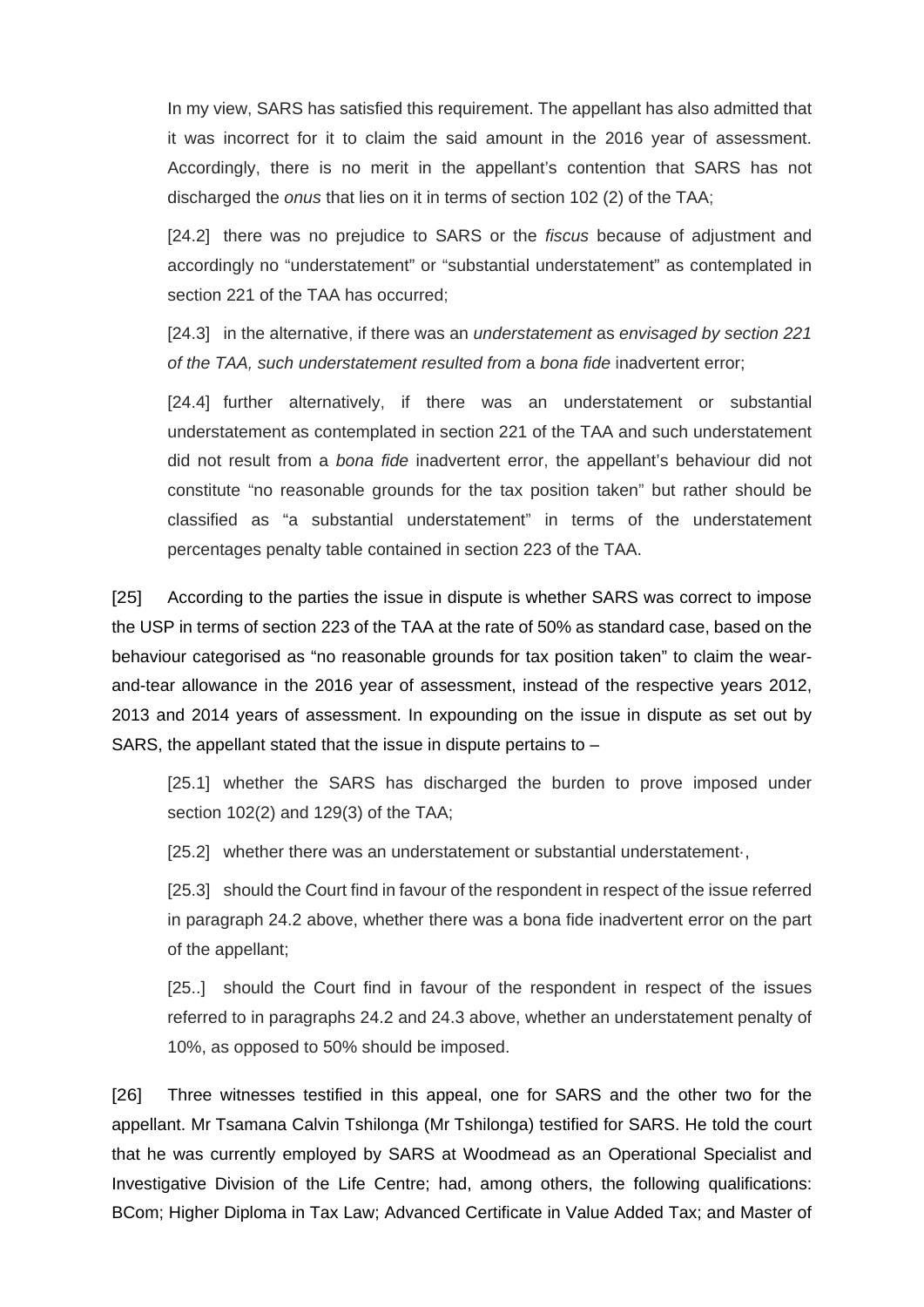Commerce in International Tax. More importantly he is the person who in 2016 conducted the appellant's audit for 2016 year of assessment in this matter He confirmed that SARS issued a Letter of Findings to the appellant after the appellant had, in its tax returns, claimed an allowance. In conducting that audit, SARS asked for tax returns and tax schedules from the appellant. Tax returns are used to determine the tax liability of a taxpayer.

[27] In the tax return, an amount of R37,425,254.00 was calculated as a loss. According to the tax returns, the amount represented the loss sustained by the appellant under the 2016 tax year. This amount was calculated by the appellant. He referred to the Final Audit , which was prepared by him and confirmed its contents. He referred furthermore to the tax depreciation and called it a wear-and-tear. Then he testified that no taxpayer is in law permitted to claim more than the law allows. The allowance that the appellant claimed was called the "catch-up allowance" and it was for the previous years. According to the principles of accounting, one cannot claim in one year what one should have claimed in previous years. In other words, one cannot claim in the 2016 tax year of assessment what one should have claimed in 2012, 2013, 2014 and the 2015 tax years of assessment. This is so because in essence section 11(*a*) of the ITA permits a taxpayer to deduct the business expenditure of revenue nature and prohibits a deduction of capital expenditure. The underlying logic is that the income tax system operates on an annual basis in which income tax is levied on the taxpayer's taxable income for each year of assessment. The essence of expenditure of a capital nature is that it results in the creation or acquisition of assets of enduring benefit to the taxpayer's trade, hence if capital expenditure were deducted in full in the year in which it was incurred, the taxpayer's taxable income for that year would be understated. He testified that in conclusion the appellant cannot claim a "catch-up wear-and-tear" in the 2016 year of assessment when it should have been claimed in previous years.

[28] If a taxpayer has not claimed the "catch-up wear-and-tear allowance" in the relevant year of assessment, such a taxpayer may use section 93 of the TAA and submit a revised return. An adjustment must be made to the taxpayer's income to remedy any inaccuracy in the "wear-and-tear allowance" granted in prior years. This is only possible if the claim has not become prescribed. The "catch-up wear-and-tear allowances" were contained in the 2016 year of assessment. The appellant could still have requested SARS to revise the assessment. This was never done.

#### **HOW THE USP LAW WORKS**

[29] He then explained how the USP was imposed in terms of the law. He explained that it was a "catch-up wear-and-tear" that was disallowed in the sum of R4,918,023.04; that the applicable behaviour was "no reasonable grounds for tax position taken"; that the applicable conduct was classified as "standard' as determined by the USP at 50%. It is this 50% that is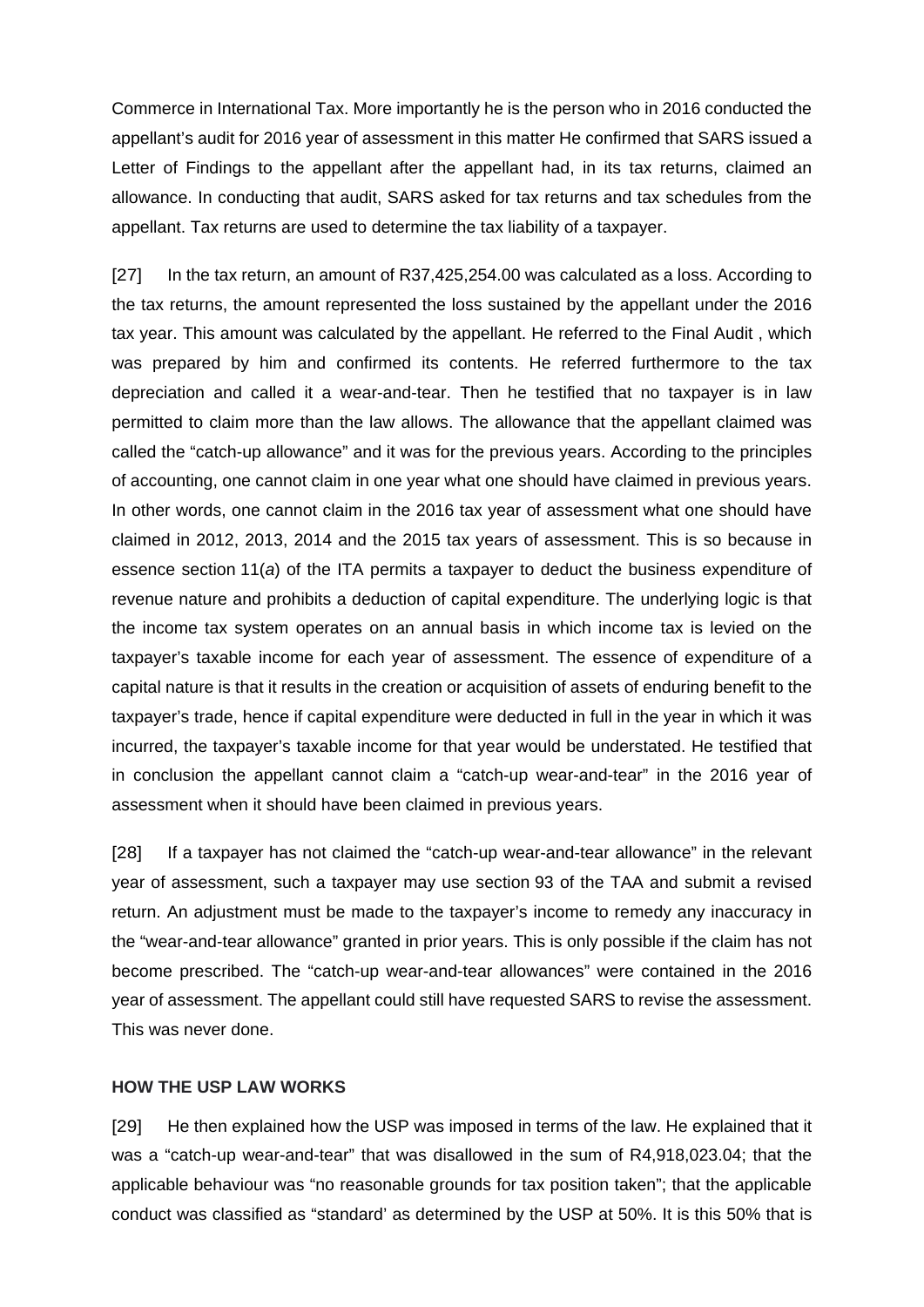the subject of this appeal. It is on this 50% that the appellant requires a determination. In the place of the 50% USP, the appellant proposes a 10% USP and has furnished reasons for that proposition.

[30] I now turn to the reasons why SARS imposed 50% USP. In the first place, it is contended by Mr Tshilonga (and here I agree with him), that the duty is on the appellant to satisfy the Court that a *bona fide* inadvertent error was made. The TAA does not define a bona fide inadvertent error. I was referred to the Collins Oxford Dictionary, definition of "inadvertent" and I was informed that it means:

"Failing to act carefully or considerably, inattentive, resulting from a needless action, and intentional."

Although the TAA requires bona fide inadvertent error, the duty of the Court is still to analyse the entire evidence and to establish whether it shows intention or bona fide inadvertent error. A finding that the error was intentional will exclude bona fide inadvertent error and will not assist the taxpayer. A finding that there was indeed a bona fide inadvertent error will exclude intention. I will come back to this point later in the judgment.

[31] Furthermore, Mr Tshilonga testified that it was the intention of the taxpayer to claim a catch-up wear and tear of R17,564,368 which was not claimable in the 2016 year of tax assessment. He denied that that was a bona fide inadvertent error, as the appellant claimed. He gave four reasons why, in his opinion, the conduct of the appellant was intentional and not, as the appellant claims, a mistake. Those reasons are that:

[31.1] the appellant did not have proper books of account;

[31.2] the appellant should have known what to consider and what to leave out;

[31.3] claiming the catch-up wear and tear in the sum of R17,564,368 which was not claimable in the 2016 tax year was done with the full knowledge of the appellant's senior management;

[31.4] if you deal with tax matters you should know or are expected to know the law.

[32] He testified furthermore that if SARS had accepted that allowance, that would have reduced the appellant's tax liability. In a letter dated 25 August 2017, CLA & a taxation specialist had written that:

"A management passed the adjustment as wear and tear in the current year as it was impractical to reopen each year as registers were not prepared in those years."

To these remarks Mr Tshilonga disagreed with the statement. He testified that it was practical to reopen the registers.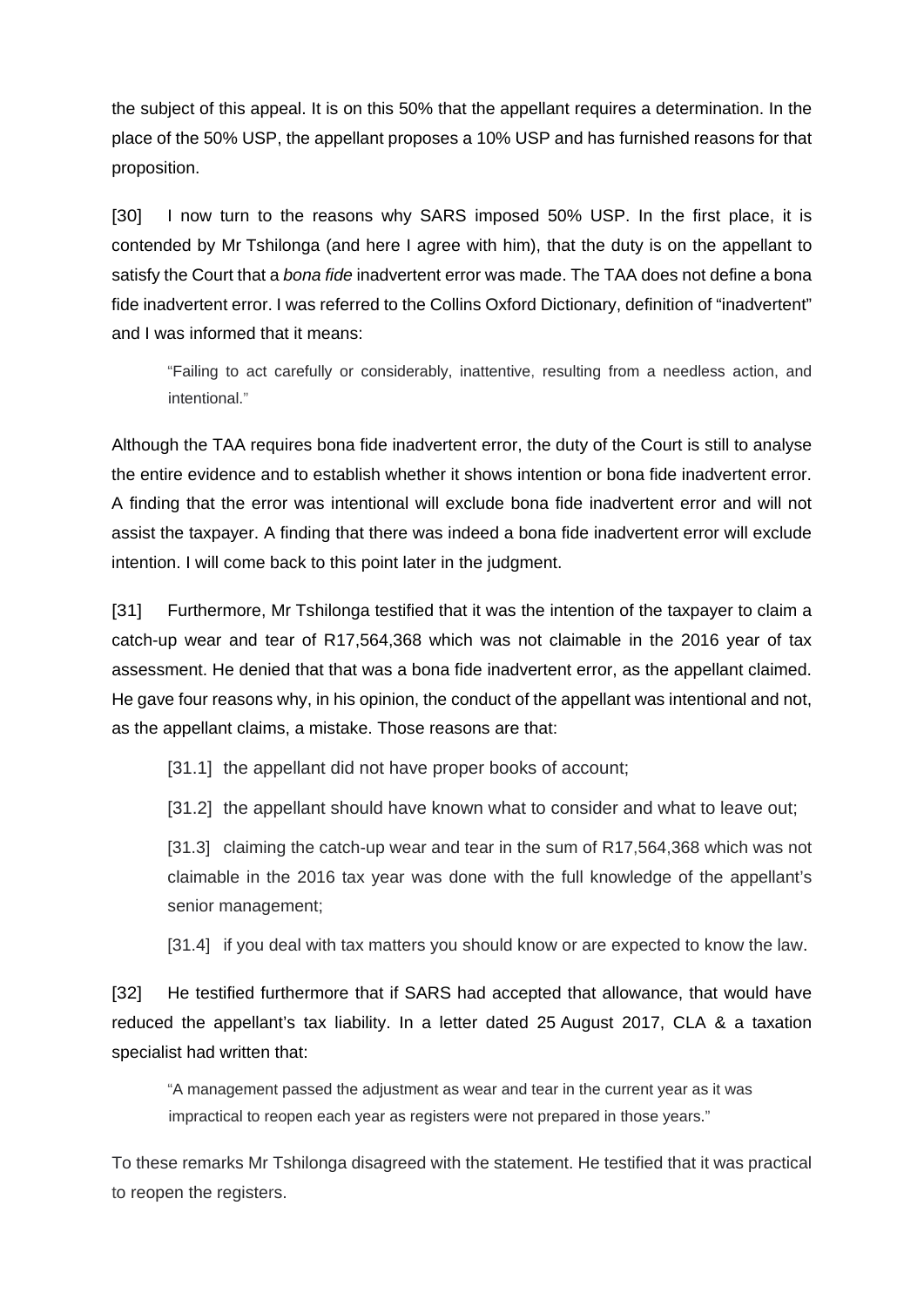[33] On receipt of the appellant's objection, he prepared a memorandum, which was later submitted to a committee at SARS for scrutiny. The committee agreed with his assessment. For that reason, the objection was overruled. There would have been prejudice. There was no bona fide error. The appellant took a policy decision to claim the amount in the 2016 tax year of assessment.

[34] The appellant's first witness was a Mr X. He described himself as Chartered Accountant (CA) employed by Price Waterhouse Coopers (PwC) and was so employed during the years and 2015 and 2016. He was, during the said period, involved with the issue that related to a determination of wear and tear allowance at the appellant's business. He was aware that the appellant had a problem with the wear and tear. He sent an email to the appellant and inquired as to how the appellant had planned to resolve the issue of the wear and tear.

[35] Ms LM gave very brief evidence. She told the Court that she holds a degree of Bachelor of Commerce from the University of South Africa (UNISA): that she has been involved with ACME since 2006 and that in 2016 she became a consultant. She read into her evidence certain paragraphs of the appellant's grounds of appeal and confirmed their correctness. She confirmed that when she started at ACME in the year 2006 there were no tax registers.

[36] She testified that in 2016 she realised that the appellant had the assessed loss position for the first time. When she realised that and finalised the fact that there was the sum of R17,000,000.00 that had been under claimed for the previous years of assessments , the first thing that she had to do was to ensure that the tax base was correct. She needed to balance the tax base back to the correct value and true date. She needed to adjust the wear and tear. So, to do that she exchanged correspondence with PwC about how to manage that wear and tear. She also approached her Group Financial Manager in Bloemfontein to ask them how to treat the wear and tear at the year end.

[37] She confirmed that it was decided to claim the wear and tear in 2016. Ms LM called the error and incorrect misstatement of a taxpayer in his or her return. She believed that the appellant's return was innocent. She testified that the appellant did not intend to harm SARS.

[38] She claimed that when the appellant claimed the wear and tear in the 2016 year of assessment it relied on PwC and the management of the appellant in the group. She, however, failed to clarify the extent to which she relied on PwC. She testified furthermore that she received advice from PwC and her external managers.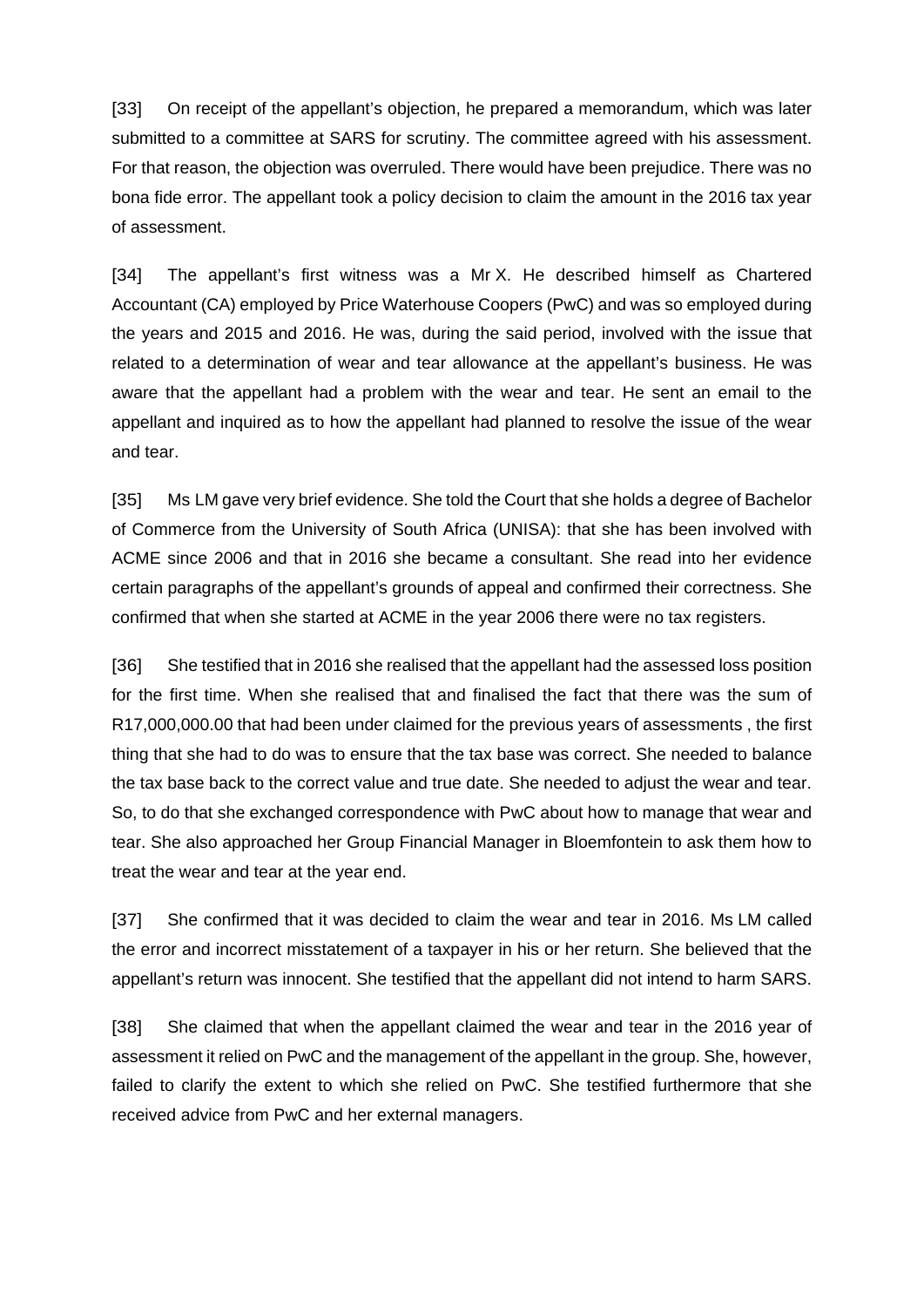[39] She testified that the amount of R17,560,368 was claimed for the 2015 tax year of assessment. She conceded that the appellant should have corrected the situation by employing the provisions of section 93 of the TAA. Furthermore, she conceded that the appellant did not follow the provisions of section 93 of the TAA and more importantly that the system that the appellant used was not permitted by the law. According to her evidence, SARS was not prejudiced. She relied on PwC and her Group Executive. There was no intention to deceive.

[40] The evidence that she received advice from her superiors stands uncontested. The court is prepared to accept it and in fact does accept. It is her evidence that she received advice from PwC as to how to treat the wear and tear that bothers the court. This evidence is contradicted by Mr X. It is not supported by any witness from PwC or her management.

[41] It will be recalled that during cross-examination Mr X told the court that he was not a tax specialist and was therefore not qualified to give any advice on tax matters. In the premises it is highly unlikely that he could have told Ms LM what to do with the wear and tear allowance. This poses another problem on the credibility of Ms LM. Where does she get the evidence that PwC advised her on how to treat the wear and tear allowance? Mr X never testified that he gave the appellant any advice as to how to resolve the issue of wear and tear allowance. Furthermore, it was neither put to him that he gave such advice nor was it put to him that Ms LM, who was still going to testify, would tell the court that it was him who had advised her how to claim the wear and tear allowance of the previous years in the 2016 tax year of assessment. He confirmed, still under cross- examination, that the purposes of the email that he wrote to the appellant was to try and find out how appellant was going to resolve the problem of the wear and tear and not to give any advice.

[42] The Commission had determined that in this case the USP was the product of "no reasonable grounds for the tax position taken." This generated a penalty of 50% of the tax raised in the appellant's additional assessment. The percentage of USP is prescribed by section 223 of the TAA. In terms of section 223 there are five items, each one of them with its unique category. These categories as follows: Behaviour, Standard Case, If Obstructive, or If It Is a Repeat Case, Voluntary Disclosure After Notification of Audit Investigation and Voluntary Disclosure Before Notification. In terms of item (iii) of section 223, SARS found that there was "no reasonable grounds for tax position taken" and 50% was the Standard Case. In other words, once SARS found that there were no reasonable grounds for the tax position taken, it was obliged, by the operation of the law, to impose a 50% USP as a Standard Case.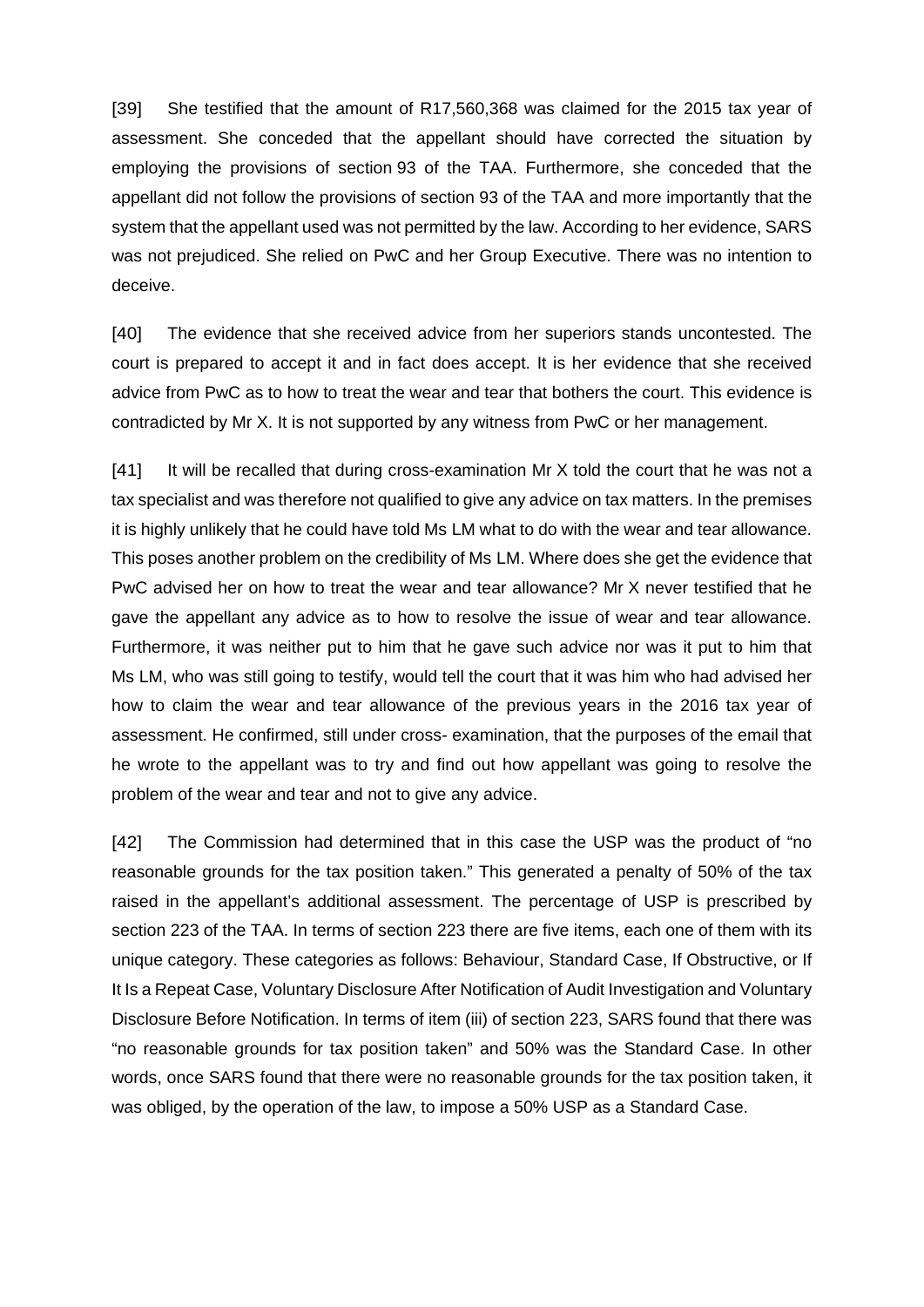[43] The approach to be adopted by this Court in an appeal against a decision made by the Commissioner regarding to an understatement penalty is the first question that this Court should consider. In terms of section 129(3) of the TAA, in such an appeal, "the Tax Court must decide the matter on the basis that the burden of proof is on SARS". The Court may reduce or confirm or increase the understatement penalty. In the case of Income Tax Case No. 1906 80 SATC 256, reference was made to *CIR v Da Costa* 47 SATC 87. In this Da Costa case a question arose as to whether a special Court hearing the tax appeal could interfere with the decision of the Commissioner only when the discretion was exercised on an incorrect basis or unreasonably or whether the Tax Court exercises its own discretion, starting with a clean sheet of paper. In the Da Costa matter, the Court held that in cases involving exercise of a discretion by the Commissioner, the Court is called upon to exercise its own, original, discretion as it is not a Court of Appeal but is a Court of Revision. The Court found that there seemed to be a reason to regard the function or role of a Tax Court convened under the TAA as any different to that of a special court under the legislation considered in Da Costa, if that incorrect, then the question for this Court was "whether or not the present case (i.e. income tax case no. 1906 80 SATC 256) involved gross negligence on the part of the appellant." The Court in that matter found that the "tax positions adopted by the appellant was the product of advice given by accountant. It found that in such case, and this was the case of misguided reliance by a member of the Close Corporation on incorrect professional advice and that it did not support a conclusion that the case was gross negligence. For that reason, the penalty was reduced to 50% on the basis that this was a case where there was an absence of reasonable grounds for tax position taken by the appellant. I was referred to several judgments regarding the USP. The major difference between this instant case and those cases is that in those cases the taxpayer acted on professional advice. For that reason, the percentage of the USP was reduced. See in this regard Income Tax Case No. 79 SATC 62: *ABC Holdings (Pty) Ltd v CSARS*.

[44] The principles espoused in the *Da Costa* case is that where a taxpayer acts on professional advice, this was a case where there was an absence of reasonable grounds for "tax position taken" by the appellant. For the following reasons that principle does not apply in the current case:

[44.1] the appellant took a policy decision to claim the allowance in the 2016 tax year of assessment;

[44.2] there is no evidence that the appellant took that policy decision on any professional advice. Even though in paragraph 20 of the statement of grounds of appeal in terms of Rule 32 of the TAA court rules in a statement is made that:

"40.3 Although Mr X testified that it was his advice that the appellant could claim the allowances in 2016."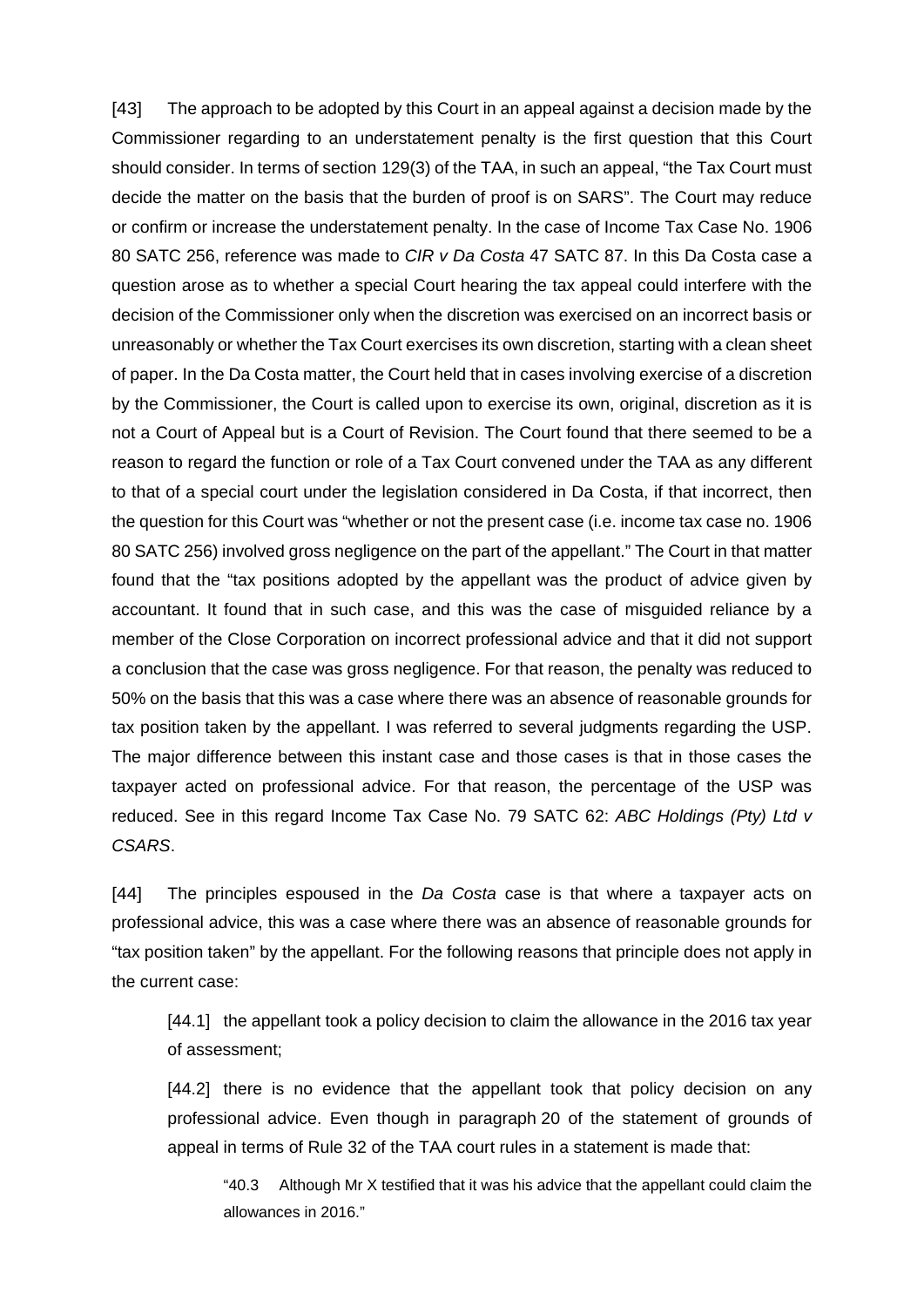This evidence was contradicted by Mr X himself. It will be recalled that during crossexamination and when reference was made to an e-mail that he, Mr X, had written to the appellant, Mr X denied that he was giving Ms LM any advice in that e-mail. Moreover, the evidence of Ms LM is unreliable as to whether she was advised by Mr X.

[45] As correctly pointed out by Adv Seshoka, SARS's mandate to collect tax relies entirely on the integrity or honesty of the taxpayer. It is common cause between the parties that the respondent imposed an understatement penalty on the appellant amounting to 50% of the shortfall. The understatement penalty was imposed in terms of section 222 of the TAA as stated in paragraph [7] supra. It was compulsory for SARS to do so. It has no discretion to exercise within the contemplation of section 222. The basis for imposing 50% USP was that the appellant had "no reasonable grounds for tax position taken". Furthermore, it is common cause between the parties that the appellant has elected not to contest the USP imposed on it. The only issue that the appellant contests is the percentage at which the USP was imposed. In principle, the appellant is not averse to pay USP, only that it should not be determined at 50%. I have already pointed out somewhere that the appellant has demonstrated its preparedness to pay the USP at 10%.

[46] In Income Tax Case NO. 1989 80 SATC 299 at paragraph [50] in dealing with Understatement Penalties and their measure, Nkosi-Thomas AJ stated that:

"[50] The purpose to be served by levying penalties such as the ones we are concerned with in *casu* was articulated in such cases as *Commissioner of Inland Revenue v McNeil* 22 SATC 374 in which the court was dealing with a similar provision, namely, section 65 of the Income Tax Act 31 of 1941. There, the following was stated as to its purpose: To ensure, if possible, that returns shall be honest and accurate. Its amount depends on only indirectly on the size of the taxpayer's income: directly it depends on the size of his default. It does not conform with ordinary usage to speak of the tax on misconduct as the kind of tax or income. Where a tax takes the form of a percentage of tax on income it is natural to regard it as itself a tax on income. But where a percentage of imposed for failure to make a return or for an omission from a return or for an incorrect statement in a return is not at all like a tax on income.

[51] in *Federal Commissioner of Taxes v Trantwein* 4 A.T.D at p. 96 Evatt J, in dealing with a section similar to section 65 referred above, said:

'The object of the section is to impose a heavy penalty so as to ensure accuracy of returns, upon which the whole income tax system of the Commonwealth his based. The penalty is imposed 'by way of additional tax' but as I endeavored to point out in Richardson case, although the penalty is collected via to machinery of the assessment, the section is definitely a penal provision."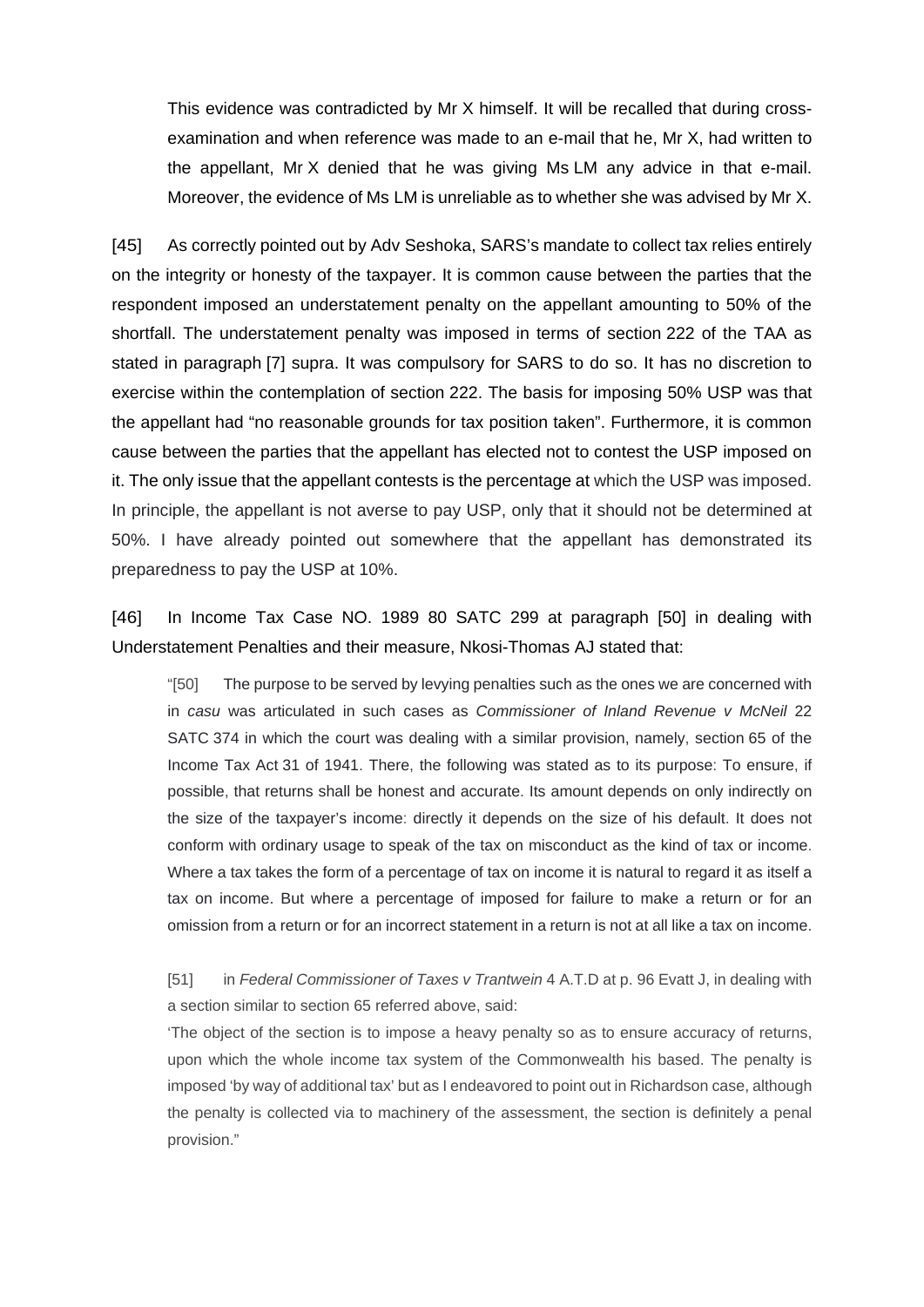[47] It is important to observe that there was no evidence by the appellant to contradict Mr Tshilonga's evidence that the problem that the appellant had with the "wear and tear" could have been resolved in other lawful means, for instance, by:

- "1. employing the provisions of section 93 of the TAA, and;
- 2. requesting SARS to revise the previous assessments."

At least Ms LM was honest enough to testify that she was not aware of the provisions of section 93 of the TAA. We accept the evidence of Mr Tshilonga that when one deals with tax matters, one should be aware of the provisions of section 93 of the TAA. The one important principle of law is that ignorance of the law is no excuse. From this we find that Ms LM should have been aware of the provisions of section 93 of the TAA.

[48] As I have pointed out in paragraph [44] *supra*, the conduct of the appellant does not qualify as a *bona fide* inadvertent error. The inclusion in the 2016 tax year of assessment of the sum of R17,564,370, which had been previously under claimed in 2013, 2014, 2015 years of assessment was done intentionally and not by mistake. The Court understand that the motive was to claim allowances not claimed in the past. It is important that motive is not confused with intention.

[49] Intention, in this regard, comprises of the appellant directing its will towards achieving the prohibited result or towards the performance of the very prohibited act. The result of such conduct is the appellant's goal. The appellant is fully aware that he commits a prohibited act and that notwithstanding he performs it.

[50] I now turn to the evidence of Tshilonga to determine whether he was correct in concluding that the conduct of the appellant was intentional. To establish intention, the Court must have regard to the objective facts which constitute the foundation of his conclusion; the conduct of the appellant and the explanation proffered by the appellant why it performed the impugned act.

[51] In the premises the conclusion is inescapable that the decision to claim the allowance in 2016 was made by the appellant. In the premises no grounds of justification exist for this Court to interfere with the finding of SARS regarding the "no reasonable grounds for the tax position taken" and therefore the 50% USP was correctly imposed.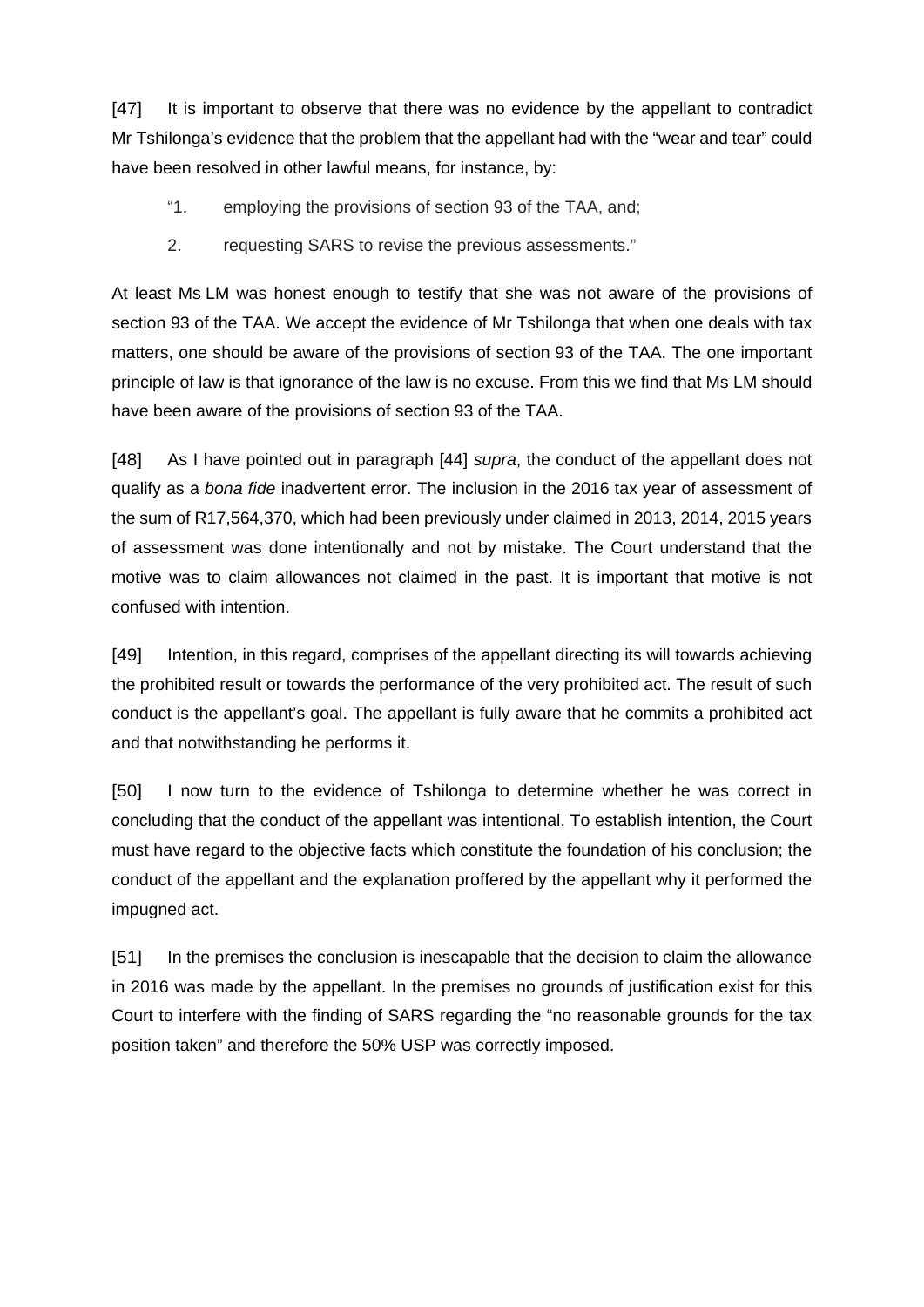#### **PREJUDICE**

[52] It is the appellant's case that SARS did not suffer any prejudice because of the USP. It will be recalled that section 221 defines an understatement as: any prejudice to SARS or the *fiscus* as a result of ... . The appellant has, based on section 221, raised an argument regarding the issue of prejudice. This prejudice is necessary for the USP penalty to be imposed. SARS's view is that the appellant has no reasonable grounds for the "tax position taken" in that the appellant's tax return included an amount which was not deductible in the 2016 tax year. Even in its amended Rule 31 statement, SARS stated that because of the USP, it suffered prejudice. In his evidence, Mr Tshilonga testified that SARS stood the risk of potential prejudice if the overstated loss had not been discovered. He testified that the overstated loss had potential to reduce the appellant's tax liability, especially in the event the overstated amount was squared against the appellant's future profits. It is not necessary that SARS should, in the circumstances of this case, prove actual prejudice. It is enough if SARS proves that it ran the risk of prejudice or to put in another way, it proves potential risk.

[53] The attitude of the appellant is aptly captured in the following statement contained in its Rule 32 statement:

"1. Management was therefore satisfied that the respondent would not suffer any loss as a result of the adjustment, because the appellant's assessed loss would merely increase , and no cash would be payable to or from respondent. Due to the fact that no financial impact on the respondent was evident to the appellant, the approach and adiustment were not flagged as a concern."

Adv Seshoka's reaction to this statement was that it is incorrect. His view is, that the word "prejudice", as contained in section 221 of the tax does not only refer to immediate final impact. The word "prejudice" does not only refer to actual prejudice. According to him, "prejudice" also includes prospective or potential prejudice. It will be recalled that Mr Tshilonga testified that if SARS had allowed that allowance, that would have reduced the appellant's liability to SARS. This is the prospective or potential prejudice that Mr Seshoka referred to.

[54] In support of this argument Adv Seshoka referred the Court to the Tax Court case of *Wavelengths Construction CC v The Commissioner for the South African Revenue Service* (Case No. 24622) where the Court stated that:

"There is nothing in the context provided by the provisions in Chapter 16 of the Ac, t either individually or as a whole that is indicative of limiting prejudice, to immediate final prejudice to the Respondent. Any prejudice is, in our view, wide enough to include the existence of a realisable that the mistake will hamper the ability of the Respondent to effectively and efficiently administer the provisions of the tax legislation and to perform in terms thereof by assessing and collecting taxes which are due"